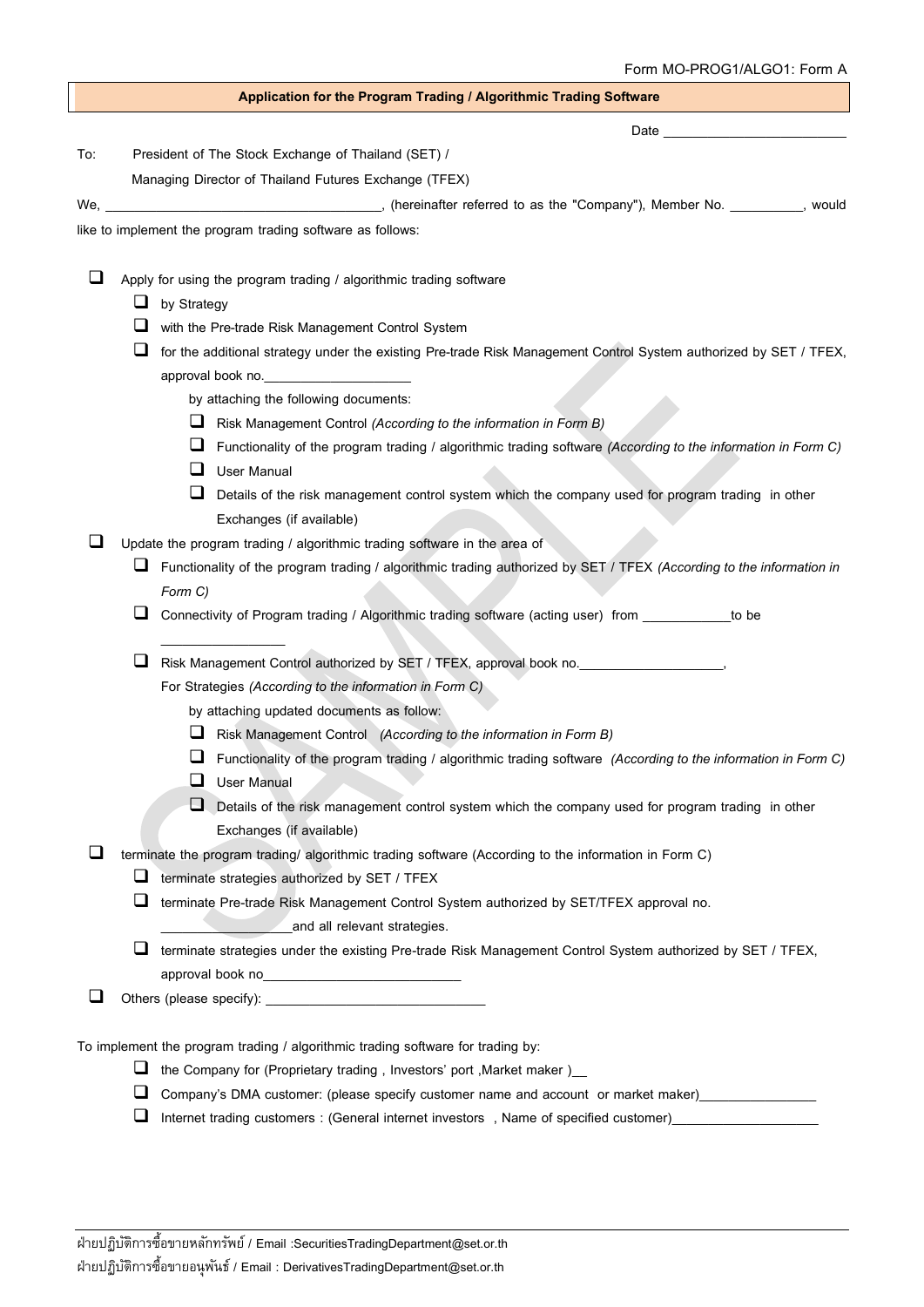The Company hereby warrants that the Company will comply with the term and condition that provided in this application and the order entry via such program trading / algorithmic trading operates with no conflict with, and complies with, the Rules and Regulations of SET or TFEX, and will not cause any damage to the trading system of the SET or TFEX. If this application becomes inaccurate, and/or the Company do not comply with the above term and condition, and/or the Company's trading through Program Trading / Algorithmic Trading without any approval by the Exchange or the program trading / algorithmic trading incurs any damage to SET or TFEX, the Company agrees to be responsible for all such damage incurred to SET or TFEX. In addition, the Company agrees that SET and/or TFEX may suspend the Company's trading through Program Trading/ Algorithmic Trading as SET and/or TFEX deems appropriate.

|                                               | Title |                   |
|-----------------------------------------------|-------|-------------------|
|                                               |       | Authorized Person |
| Company's stamp                               |       |                   |
|                                               |       |                   |
|                                               |       |                   |
|                                               |       |                   |
|                                               |       |                   |
|                                               |       |                   |
| Contact:<br><u>and the state of the state</u> |       |                   |
| Telephone Number:                             |       |                   |
| Email:                                        |       |                   |
|                                               |       |                   |
|                                               |       |                   |
|                                               |       |                   |
|                                               |       |                   |
|                                               |       |                   |
|                                               |       |                   |
|                                               |       |                   |
|                                               |       |                   |
|                                               |       |                   |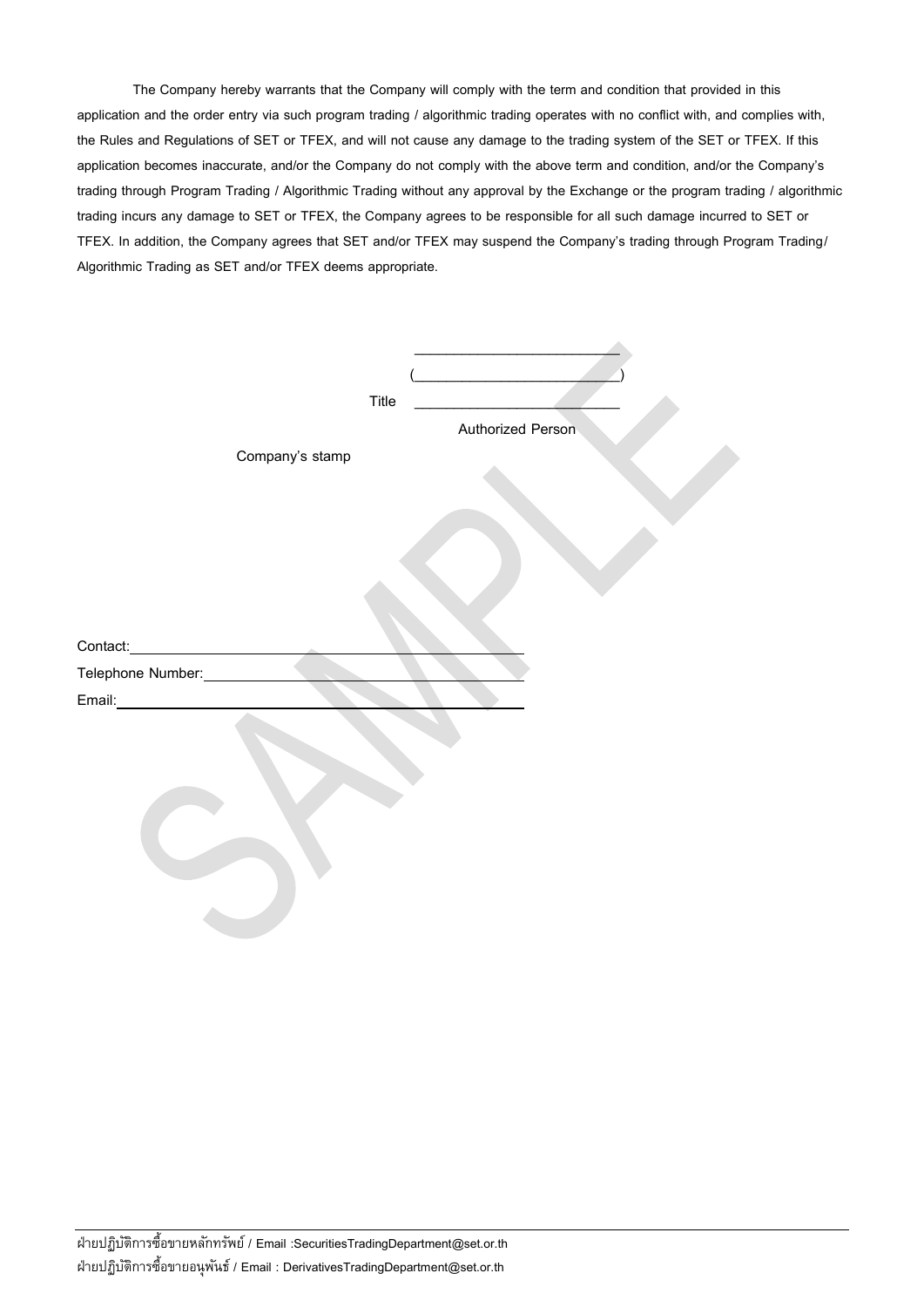## **Risk Management Control**

We, the company"), Member No. The settlement of the settlement of the term of the "Company"), Member No. The settlement of the settlement of the settlement of the settlement of the settlement of the settlement of the settl

like to describe the detail of Program Trading / Algorithmic Trading Risk Management Control as follow:

## **Basic Risk Management Control**

- ❑ Having pre-trade control to ensure that the orders are comply with the rules and regulations of SET or TFEX, such as the securities' name, order type, volume, price and tick size
- ❑ Having parameter configuring control for both customers and traders including log keeping for inspection (Please describe) \_\_\_\_\_\_\_\_\_\_\_\_\_\_\_\_\_\_\_\_\_\_\_\_\_\_\_\_\_\_\_\_\_\_\_\_\_\_\_\_\_\_\_\_\_\_\_\_\_\_\_\_\_\_\_\_\_\_\_\_\_\_\_\_\_\_\_\_\_\_\_\_\_\_\_\_\_\_\_\_\_\_\_\_\_\_

\_\_\_\_\_\_\_\_\_\_\_\_\_\_\_\_\_\_\_\_\_\_\_\_\_\_\_\_\_\_\_\_\_\_\_\_\_\_\_\_\_\_\_\_\_\_\_\_\_\_\_\_\_\_\_\_\_\_\_\_\_\_\_\_\_\_\_\_\_\_\_\_\_\_\_\_\_\_\_\_\_\_\_\_\_\_\_\_\_\_\_\_\_\_

- $\Box$  Reviewing the program trading / algorithmic trading parameter (at least once a year required)
- ❑ Keeping record for transactions and audit trail logs
- ❑ Educating on SET's rules and regulations, program trading / algorithmic trading user manual and procedure during crisis on a regular basis

□ Having customer screening e.g.

- Credit limit control
- Customer disclaimer on liability from using program trading / algorithmic trading
- ❑ Having control and protection from program trading / algorithmic trading software error e.g.
	- Control and protection from program error including; fat finger prevention (Please describe)
	- Prevention system or method to reduce the impact of duplicated order e.g. alert, throttle control. (Please describe)

 $\mathcal{L} = \{ \mathcal{L} \mid \mathcal{L} \in \mathcal{L} \}$  , where  $\mathcal{L} = \{ \mathcal{L} \mid \mathcal{L} \in \mathcal{L} \}$  , where  $\mathcal{L} = \{ \mathcal{L} \mid \mathcal{L} \in \mathcal{L} \}$ 

\_\_\_\_\_\_\_\_\_\_\_\_\_\_\_\_\_\_\_\_\_\_\_\_\_\_\_\_\_\_\_\_\_\_\_\_\_\_\_\_\_\_\_\_\_\_\_\_\_\_\_\_\_\_\_\_\_\_\_\_\_\_\_\_\_\_\_\_\_\_\_\_\_\_\_\_\_\_ ❑ Having risk control for the problem caused by Program Trading / Algorithmic Trading (System malfunction) by

□ Broker's monitoring and broker's alert when the problem occurred

Responsible Department

How to handle the problem (Please describe)

Having a kill switch function which can stop all processes and auto-cancel the unmatched order sent from program trading / algorithmic trading.

Responsible Department

How to handle the problem (Please describe)

 $\Box$  Having the manual regarding troubleshooting and crisis

## ❑ Others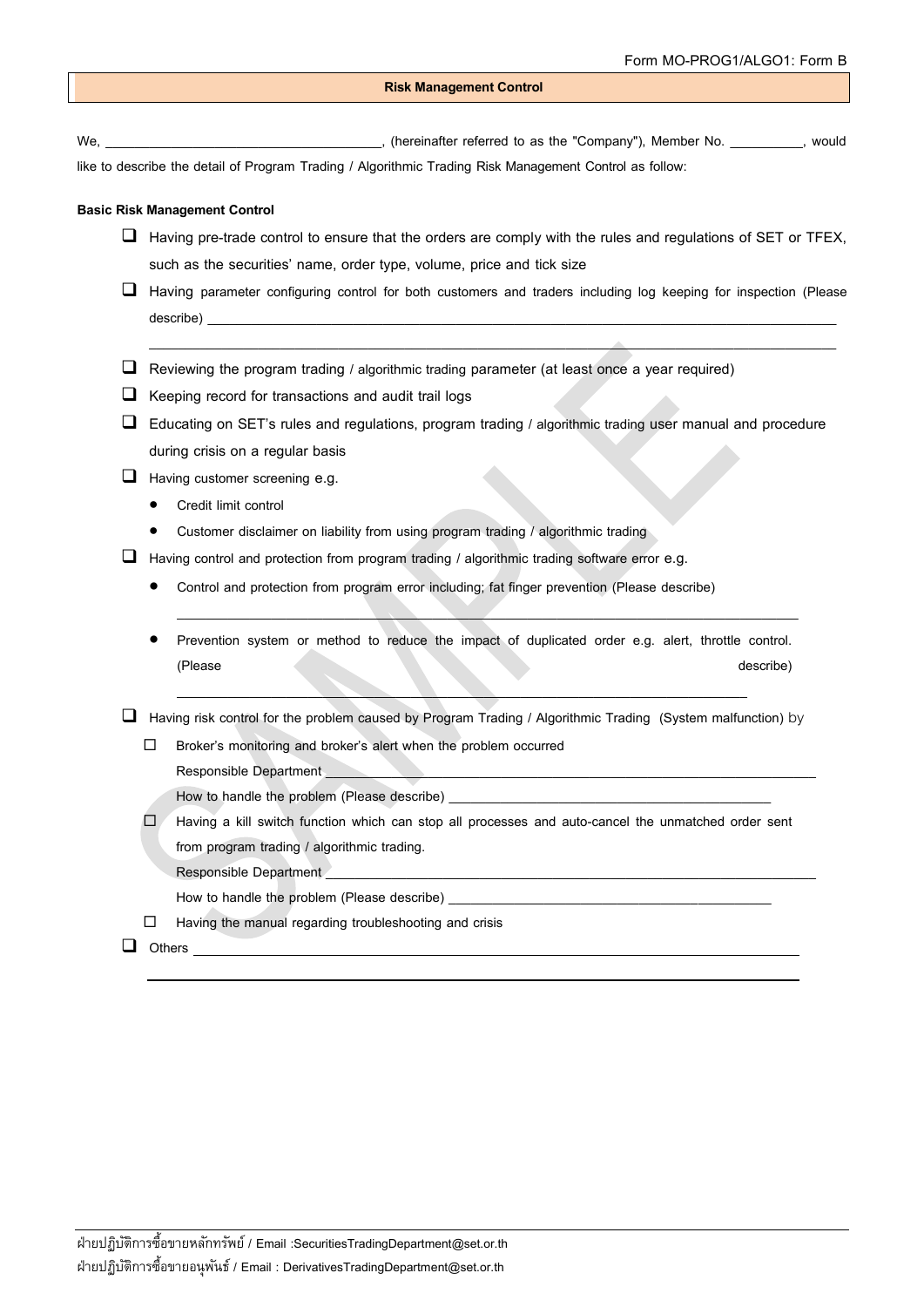## **Risk Management Control for Preventing False Market**

- ❑ Types of securities (SET and/or TFEX) applied \_\_\_\_\_\_\_\_\_\_\_\_\_\_\_\_\_\_\_\_\_\_\_\_\_\_\_(details as attached MO-Compliance1).
- ❑ Having order screening system or other risk management to prevent order entry that may affect the market, and also violate under rules, regulations and related laws (details as attached MO-Compliance1).
	- ❑ Price control (Maximum %Change from the reference price)
	- ❑ Maximum Value control (SET) / Maximum Volume Control (TFEX)
	- ❑ The Continuity of the orders prevention
	- ❑ Preventive system for Wash sale
	- ❑ Preventive system for sale securities whereby the Member or customer does not have such securities in its possession or whereby no person has authorized the sale of such securities, unless otherwise permitted by law (for SET only)
	- ❑ Others such as Orders entered and subsequently cancelled, or maintain the security price such as spread many orders with the intention to control the price of the securities.

By putting in place the above preventive system, this management has to full control at the client level. Alternatively, all trading accounts under the same client should be screened by this system.

Company hereby certify that the information mentioned above is true and correct.

Title \_\_\_\_\_\_\_\_\_\_\_\_\_\_\_\_\_\_\_\_\_\_\_\_\_\_

Authorized Person

 $\overline{\phantom{a}}$  , where  $\overline{\phantom{a}}$  $\overline{\phantom{a}}$ 

Company's stamp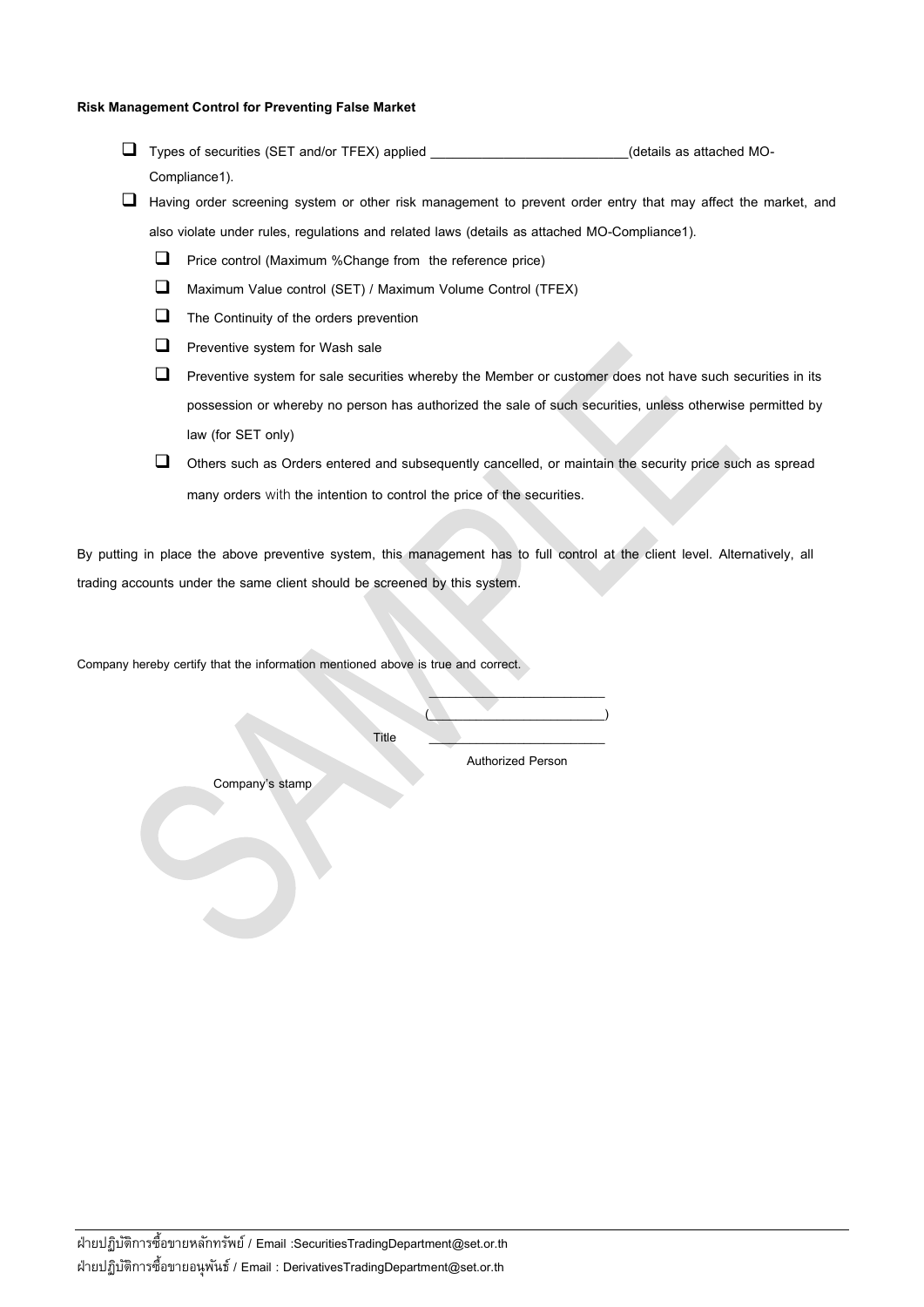| Functionality of the program trading / algorithmic trading software |                                                                                                                                                  |  |
|---------------------------------------------------------------------|--------------------------------------------------------------------------------------------------------------------------------------------------|--|
|                                                                     |                                                                                                                                                  |  |
|                                                                     |                                                                                                                                                  |  |
|                                                                     | inform the functionality of program trading / algorithmic trading software as follow:                                                            |  |
|                                                                     | apply for using/ adding/ changing the functional of program trading / algorithmic trading                                                        |  |
| <b>Strategy Name</b>                                                |                                                                                                                                                  |  |
| $\sqcup$                                                            | Basic Strategy <sup>1</sup>                                                                                                                      |  |
|                                                                     | Other Strategies                                                                                                                                 |  |
|                                                                     |                                                                                                                                                  |  |
|                                                                     | The strategy is developed by (please specify the owner of strategy; customer name, broker name or the company                                    |  |
|                                                                     | which develop the strategy) (apply for SET only)                                                                                                 |  |
|                                                                     |                                                                                                                                                  |  |
| <b>Objectives</b>                                                   |                                                                                                                                                  |  |
|                                                                     |                                                                                                                                                  |  |
| ⊔                                                                   | get approval to be used in other Exchanges (please specify)                                                                                      |  |
|                                                                     |                                                                                                                                                  |  |
|                                                                     |                                                                                                                                                  |  |
|                                                                     |                                                                                                                                                  |  |
|                                                                     | Examples of functionality (Please describe in details e.g. picture, graph, numerical)                                                            |  |
|                                                                     |                                                                                                                                                  |  |
|                                                                     |                                                                                                                                                  |  |
|                                                                     |                                                                                                                                                  |  |
|                                                                     |                                                                                                                                                  |  |
|                                                                     |                                                                                                                                                  |  |
|                                                                     |                                                                                                                                                  |  |
|                                                                     | <sup>1</sup> Basic strategy refers to the strategy which submits any trading orders that do not significantly impact stock price and also market |  |
|                                                                     | condition. For example,                                                                                                                          |  |
|                                                                     | The Strategy executes an order attempting to achieve the average price such as Volume Weighted Average Price (VWAP) or                           |  |
|                                                                     | Time Weighted Average Price (TWAP).                                                                                                              |  |
| 2.                                                                  | The strategy executes in line with market volumes/ reference price such as Volume Inline, Percentage of Volume, Price Inline,                    |  |
|                                                                     | Implementation Shortfall                                                                                                                         |  |
| 3.                                                                  | The strategy aims to slice order to the market while keeping the full size hidden in order to reduce market impact such as                       |  |
|                                                                     | Reserve, Iceberg, Float, Pegging                                                                                                                 |  |
| 4.                                                                  | The strategy aims to execute order nearly market close or call market such as Market on close.                                                   |  |
|                                                                     |                                                                                                                                                  |  |

Other strategy refers to the strategy which has not been mentioned as basic strategy.

 $\overline{\phantom{a}}$